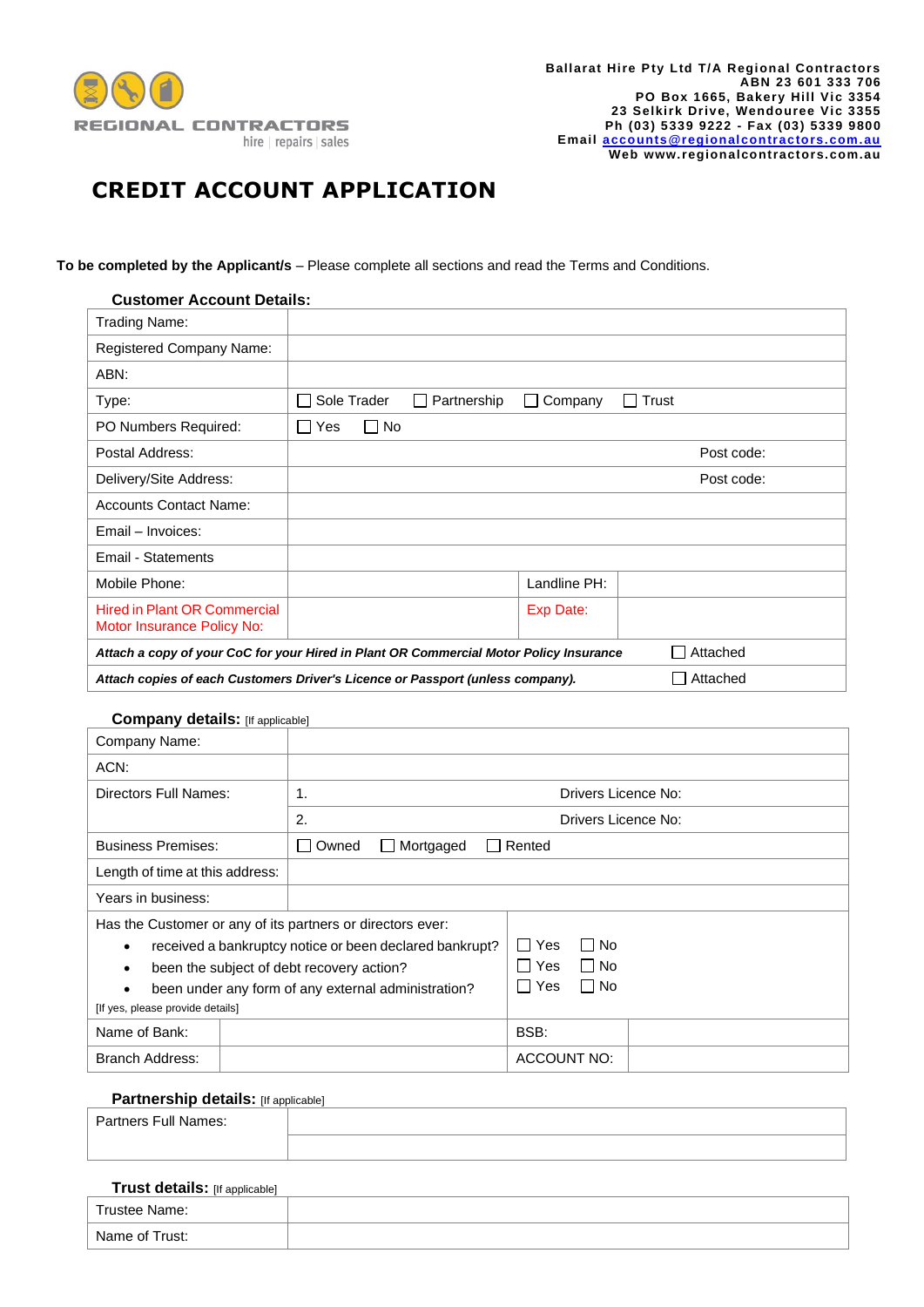#### **Trade References & Credit limit:** [All applicants to complete]

| Credit limit requested: $\frac{1}{2}$ |       |     |
|---------------------------------------|-------|-----|
| Reference 1:                          | Name: | PH: |
| Reference 2:                          | Name: | PH: |
| Reference 3:                          | Name: | PH: |

### **Application & acceptance of Trading Terms**

I/We \_\_\_\_\_\_\_\_\_\_\_\_\_\_\_\_\_\_\_\_\_\_\_\_\_\_\_\_\_\_\_\_\_\_\_\_\_\_\_\_\_\_\_\_\_ being the owner/s or partners or director/s or other authorised employee/s of the Customer hereby:

- (a) apply to establish a credit facility with the Supplier;
- (b) authorise the Supplier to use the information contained in this Credit Application to confirm the Customer's ability to service any such credit facility;
- (c) acknowledge that I/We have read, understood and agree to abide by the Supplier's Trading Terms attached to this Credit Application, as amended or replaced by the Supplier from time to time;
- (d) acknowledge and agree that the Customer is obliged to accept delivery of and pay for all Jobs ordered in the Customer's name;
- (e) warrant that the Customer is able to pay its debts as and when they fall due;
- (f) warrant that I am/we are authorised by the Customer to make this application and bind it to the Trading Terms; and
- (g) warrant that if I am/we are director/s or shareholder/s (owning at least 15% of the shares) of the Customer I/we shall be personally liable for the performance of the Customer's obligations under this contract.

| SIGNED (COMPANY): __________________________                                                                                                                                                                                  | SIGNED (CUSTOMER): ______________________ |
|-------------------------------------------------------------------------------------------------------------------------------------------------------------------------------------------------------------------------------|-------------------------------------------|
|                                                                                                                                                                                                                               |                                           |
|                                                                                                                                                                                                                               |                                           |
| <b>WITNESS TO CUSTOMERS SIGNATURE:</b>                                                                                                                                                                                        | ID: DOB:                                  |
|                                                                                                                                                                                                                               |                                           |
| Name: Name: Name: Name: Name: Name: Name: Name: Name: Name: Name: Name: Name: Name: Name: Name: Name: Name: Name: Name: Name: Name: Name: Name: Name: Name: Name: Name: Name: Name: Name: Name: Name: Name: Name: Name: Name: |                                           |

| <b>OTTICE USE UNIV</b>           |                    |                                              |                         |  |  |
|----------------------------------|--------------------|----------------------------------------------|-------------------------|--|--|
| Credit application approved:     | $\Box$ No<br>□ Yes | Credit checks complete:                      | $\Box$ No<br>□ Yes      |  |  |
| Date of approval:                |                    | Driver's Licences / Insurance CoC received:  | $\Box$ Yes<br>$\Box$ No |  |  |
| <b>CRM Allocated:</b>            | C                  | Personal/Director's Guarantee and Indemnity: | ヿ Yes<br>$\Box$ No      |  |  |
| Confirmation letter to customer: | $\Box$ No<br>∏ Yes | <b>PPSR</b> registration complete:           | $\Box$ No<br>□ Yes      |  |  |
| <b>Credit Limit approved:</b>    |                    | Authorised by:                               |                         |  |  |

# **Office Use Only**